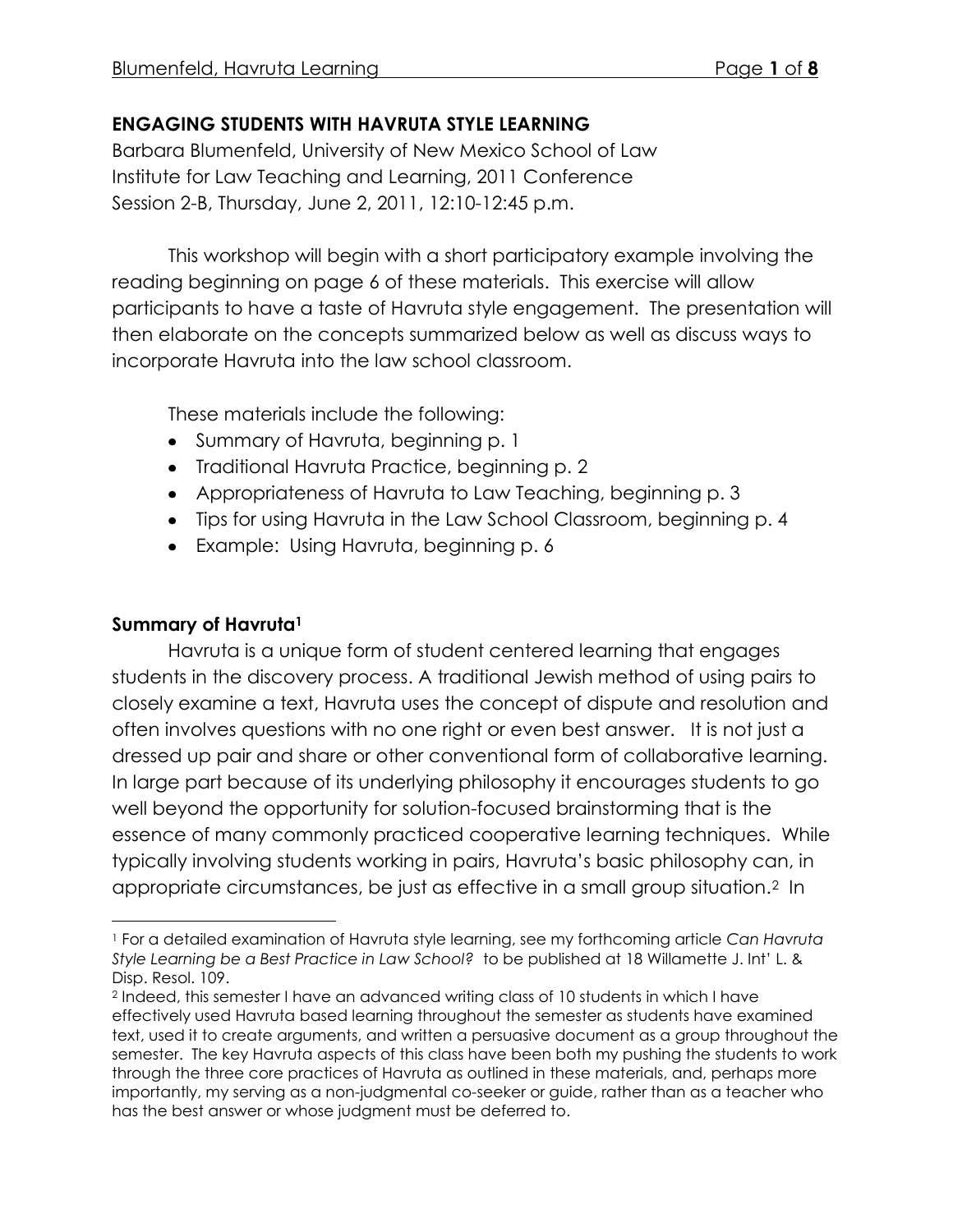addition to making it impossible for students not to be engaged in their learning, Havruta focuses on the thinking process while fostering the independence necessary for functioning as a lawyer.

In its traditional setting Havruta is used to study the Talmud, which is a series of interpretations by biblical scholars. The text and commentaries of the Talmud provide unending dialog about the meaning of the Torah (the body of Jewish law) and their study provide students with a deeper understanding of the underlying principles. A primary objective of Jewish scholars is "to tease out the meaning and purpose of each twist of the argument to learn how to apply the law in new situations – something like the Socratic Method used in contemporary law school classes."<sup>3</sup>

A key to Havruta style learning is its underlying philosophy. Unlike classical argumentation which has an end point (usually to win or to find the "truth"), Jewish philosophy takes the approach that it is the process of study, including dispute about the meaning of text, that is important and that must continue as the discussion and argumentation push and broaden each individual's understanding of the text. The focus is the process, not a final end point.

Havruta method, in contrast to typical Western classrooms, removes dependence on a teacher to provide a final or "correct" answer. Instead, the teacher, serving as both a guide and participant in the quest for understanding, becomes another seeker of the "truth." Questioning is the process by which the seekers tease out pieces of that truth. By probing one another's understandings, Havruta students go beyond studying text and what others have said about it and, as student and teacher together discover and reconcile subtle distinctions, meanings, and principles within the text, they continue the unending process of learning and understanding.

The Havruta process is a democratic one, at odds with the traditional Western approach to argumentation that asserts that if two people disagree one must be wrong and that once the correct answer is discovered the process may end. Because in Havruta the focus is on the process, while a particular situation may be resolved, the debate and discovery will not end once a "correct" answer is recognized. Rather, the learning continues indefinitely.

# **Traditional Havruta Practice**

 $\overline{a}$ 

Because all students are all concurrently involved, Havruta classrooms are noisy and may even appear chaotic. Havruta Learning involves three core

<sup>3</sup> Mark Miller, *Something to Argue About*, Wall St. J., Feb 25, 2005.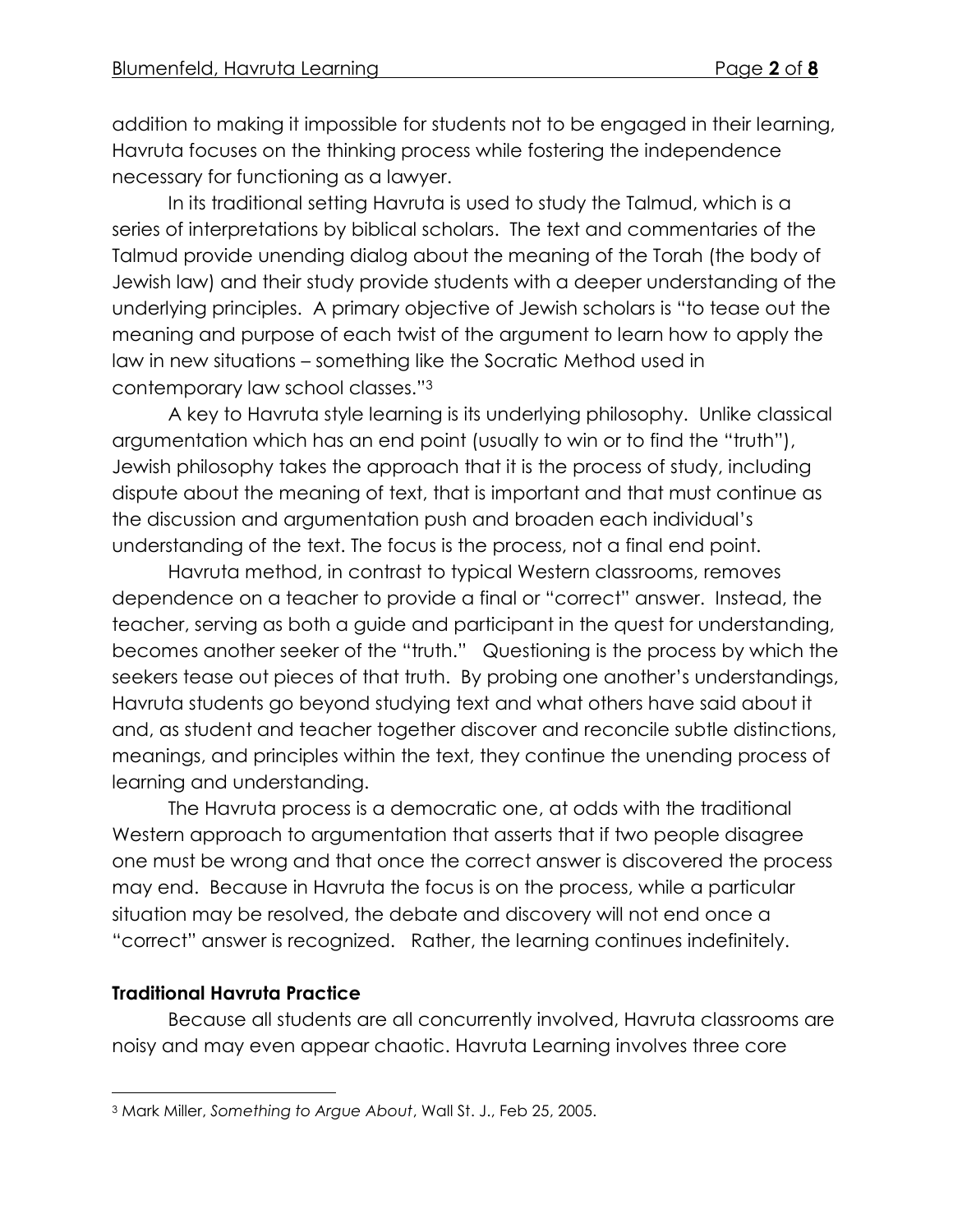practices: listening and articulating; wondering and focusing; supporting and challenging. <sup>4</sup> Traditional Havruta often begins with students reading the actual text to one another; in this way they engage with the text as they hear its actual words. The students then begin to articulate the meaning of this text as they engage not only with the material but with one another. They must listen both to one another and to the language of the text.

As they begin to articulate their understanding of the text one partner must listen in order to understand the other partner's ideas. To fully grasp those ideas one must ask questions that further the understanding; these questions may go beyond mere clarification and expose critical weaknesses in the thinking, forcing the partner to further develop her understanding of the material as she seeks to correct her position or bolster it with a deeper understanding and interpretation of the text.

The Havruta students must articulate their thinking out loud as they explore the text and then seek to define it and their ideas that are supported by their reading of the material. As this process moves forward the partners wonder at and explore their own ideas, their partner's ideas, and the text itself. They ask each other open ended questions about the meaning of specific portions of the text and the connections between different pieces. They focus on specific details of the text along with their interpretations and this focus leads to further wondering as they continue to probe the text itself along with their own ideas about it. Throughout this process, the partners both support and challenge one another as they build and expand on one another's ideas.

The Havruta process develops both a method for interpretation and intellectual rigor. It values dissenting and diverse views, requiring participants to listen and step outside their own point of view. It fully engages all students in the classroom simultaneously and it fosters independence in the learning and thinking process.

## **Appropriateness of Havruta to Law Teaching**

Consider the possible similarity and usefulness of much of the above to the law**.** Not only is the law ever evolving, but even when the interpretation of a particular black letter rule is fairly certain in the abstract, each specific fact situation, whether hypothetical or real, involves a new understanding of that rule

 $\overline{a}$ 

<sup>4</sup> Orit Kent, A Theory of Havruta Learning, available at:

[http://www.brandeis.edu/mandel/pdfs/A\\_Theory\\_of\\_Havruta\\_Learning.pdf;](http://www.brandeis.edu/mandel/pdfs/A_Theory_of_Havruta_Learning.pdf) see generally [http://www.brandeis.edu/mandel/projects/beitmidrashresearch/beitmidrash\\_biblio.html](http://www.brandeis.edu/mandel/projects/beitmidrashresearch/beitmidrash_biblio.html)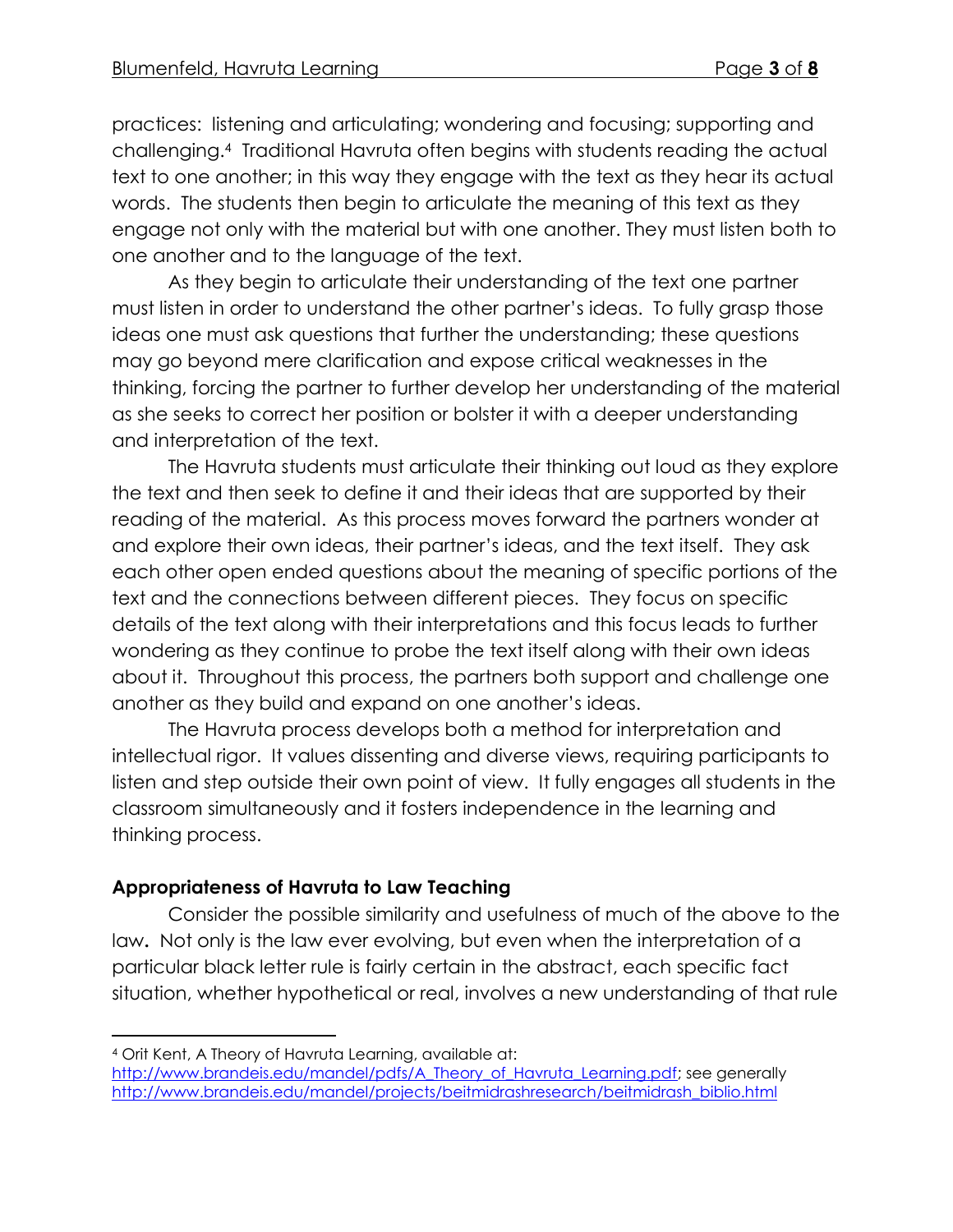as it is applied to specific and unique facts. With each such application, the rule is further developed and its nuances are further defined and understood. While there may be a final resolution to a specific situation, there is not a final resolution to the ultimate meaning and understanding of the rule.

Much of the Havruta approach is similar to the goals and effects of Socratic learning. However, there are two key differences. First, even the very best Socratic discussion between teacher and student engages only one student at a time. Second, traditionally the law teacher is seen as holding the answer (the "truth") and thus the student is seeking not simply a deeper understanding but to acquire the answer held by the teacher. When the focus is on obtaining the answer, students focus less on the process and less on developing their own critical thinking and judgments. Instead, the student looks to the teacher as holding superior knowledge and judgment. The student becomes dependent on the teacher rather than an independent thinker.

The law student, like the lawyer must, of course, deal with specific questions that require a certain and final answer. Yet, these final answers are only steps along the way of the process of truly deep learning about the law. Havruta fosters that deep learning and can only make the "final" answers to individual questions, whether in class, on exams, in a written memo, brief, or scholarly paper, better because the student will have thoroughly examined the relevant law and its many implications in the specific case at hand. In this way Havruta style learning can be fundamental in helping students to acquire the independence necessary to function well as a lawyer.

## **Tips for using Havruta in the Law School Classroom**

Teachers wishing to employ Havruta style learning must understand that their role will change from one who dispenses information to one who facilitates the discovery of information. The teacher must be willing to hold back on judgments not only of right or wrong answers, but also of pronouncements of better or worse. Instead, the teacher must be prepared to ask questions intended to probe why a student has arrived at a particular answer and push the student to arrive at his or her own judgment of better or worse. If students believe that ultimately the teacher will make that judgment for them, they have lost the incentive to arrive at and support their own judgment, thus losing much in the development of their own critical thinking that is fostered by the Havruta process in which the teacher does not hold the answer.

In the large, lecture type, class, Havruta can be employed by designating partners and providing prompts as the students simultaneously carry on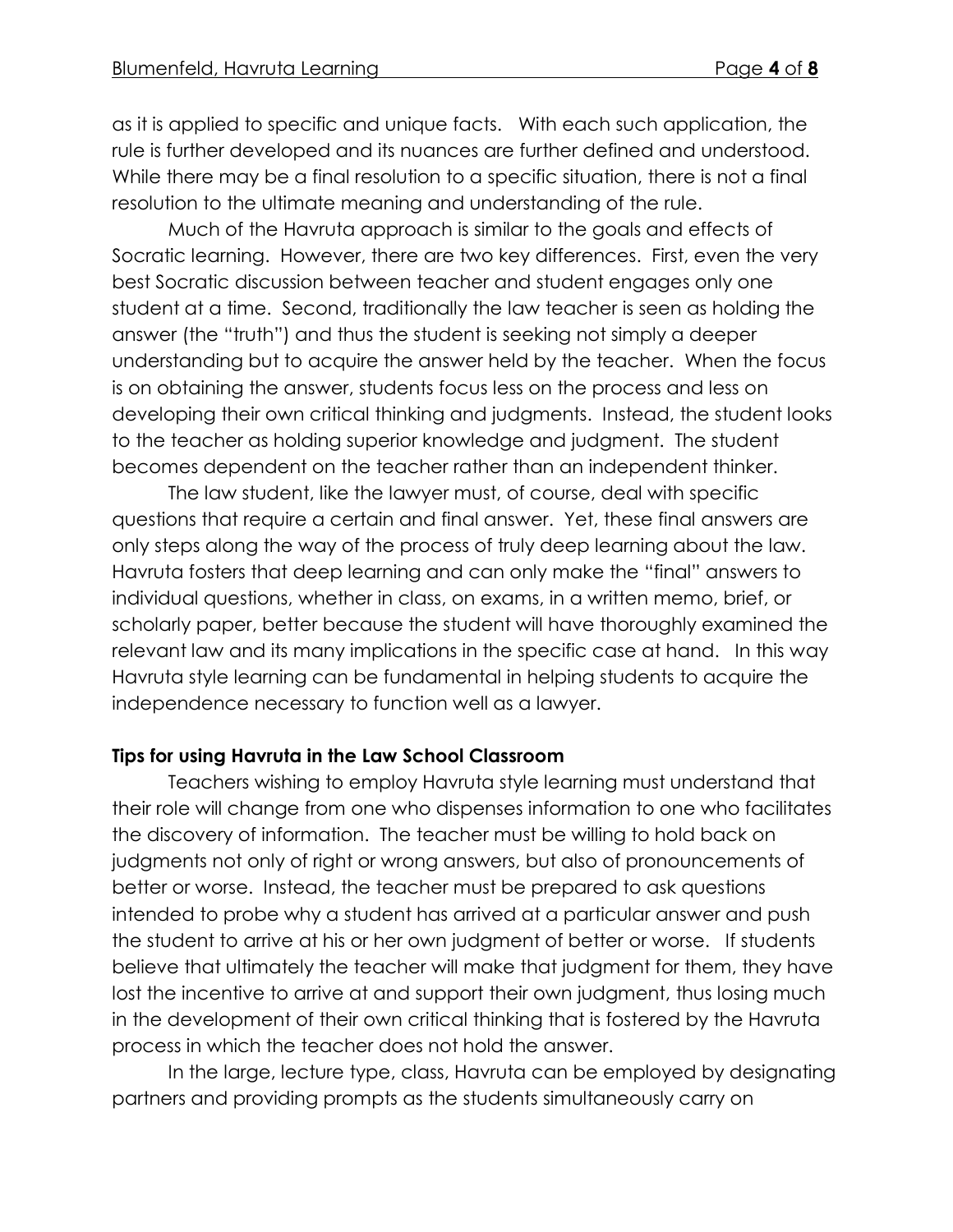essentially the same discussion that would be accomplished by a Socratic style dialog between teacher and one student. The teacher must carefully prepare prompts to provide to the students and must circulate the classroom engaging as a co-participant with various partners' discussions, pushing and probing as needed.

More possible scenarios exist in the small seminar type class. One such possibility is to create one Havruta style discussion among the entire group. Another would be to have students take the role of "teacher" providing specific text for discussion and prompts based perhaps on the paper that a student is writing for the seminar. The size of the seminar as well as its topic will likely suggest many other possibilities.

In a writing or practice related class, in addition to the above suggestions, student pairs can address both sides of a particular problem for which students are writing a memo or brief. If students representing opposing sides are paired, the ensuing Havruta discussion will help them to achieve a deeper understanding of their own position and how to support it in writing.

These are but a few suggestions; the creative teacher will find many more ways to integrate Havruta into the teaching repertoire. In introducing Havruta to students, the teacher may want to provide students with some minimal background explaining that this method assumes that by discussion each partner will gain a greater understanding and that this discussion requires not only active expression of ideas, but also active and open-minded listening to the ideas of another. The teacher might further explain that the goal is to move together towards a deeper understanding that may allow resolution of a particular point but that does not necessarily resolve all questions that might be raised by particular text. Further, students should understand that there is no one true or correct answer and that the teacher will enjoy gaining further understanding along with the students.

The first step, choosing partners, needs to be carefully thought through along with for how long students will retain the same partner. Generally, if partners remain together for some period of time they will strengthen their learning process as their trust and understanding of one another deepens. This must be balanced with the need to periodically reassign students in order to expose them to other approaches and views.

The teacher also must carefully think through the text, topic, and questions to be covered on any given day and must carefully prepare prompts that can be provided to the students. Students will likely need to read the text or problem to be addressed in advance of class or otherwise prepare for class in much the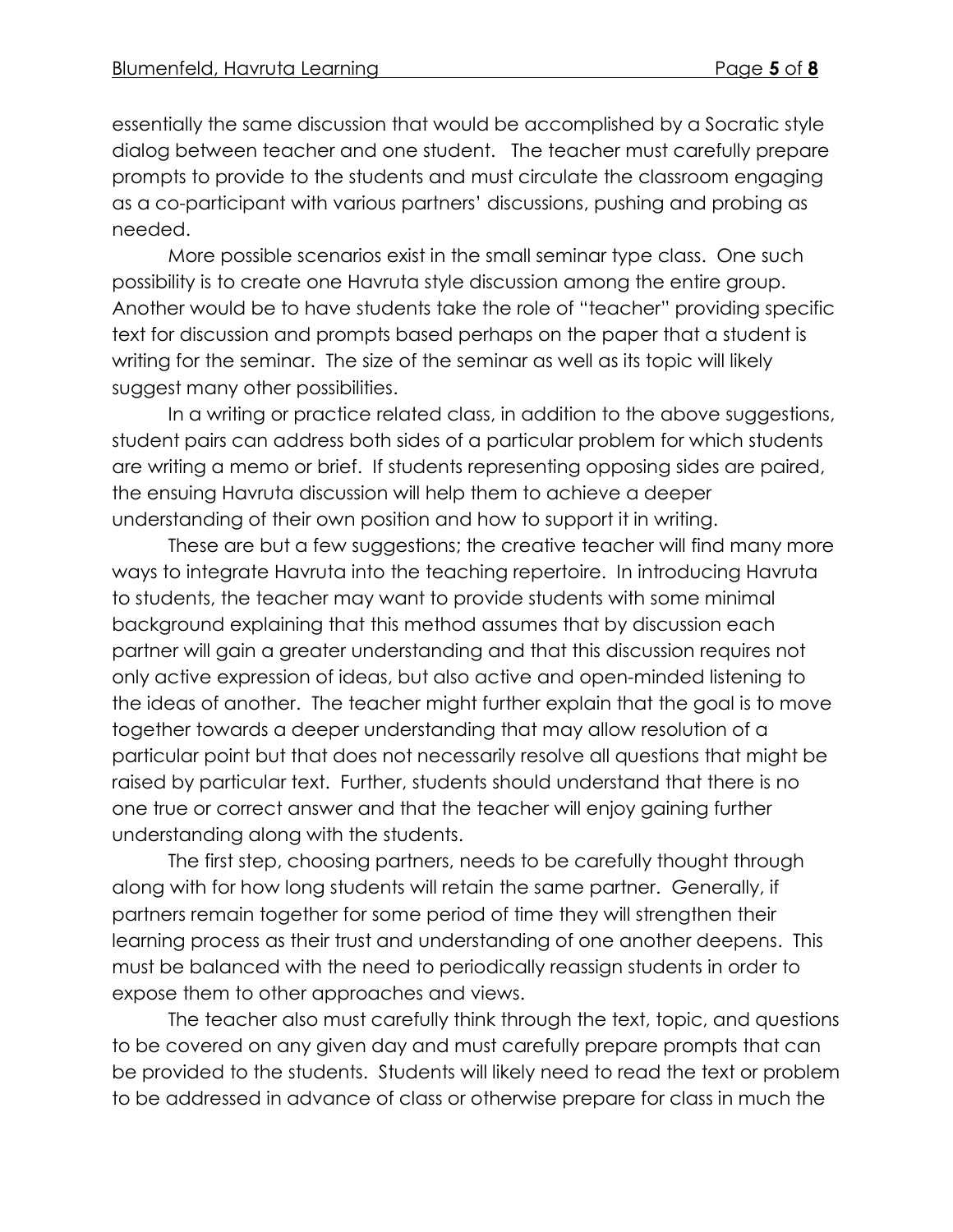same way as they do now. However, because their partner is relying on their preparation and because they are always in the "hot seat," students are less likely to avoid preparation than they may be in other circumstances. During class the teacher must be able to circulate the room and connect and disconnect with various partners prompting and probing their individual discussion to push them both forward and deeper in their thinking.

Finally, the teacher must determine how much time to give to the process and when and how much time to devote to returning together as a class to further discuss the material. At this time, again, it is crucial that the teacher not then give the "answer"; to do so means that the next time Havruta is used the students, rather than fully engaging in the quest, will be awaiting the teacher's pronouncement of the proper end of that quest.

Used effectively, Havruta style learning can be fundamental in helping students to acquire the independence necessary for functioning as a lawyer. It will also keep students engaged in the learning process.

## **Example: Using Havruta**

*This exercise is designed to give participants a sense of a Havruta approach. Because of time limitations this experience will be brief. It will be helpful though not necessary if you can read the following prior to the presentation. You do not need to have any understanding of the below topic beyond what is presented in these materials. Indeed, they were chosen on the assumption that most participants will have little familiarity with this topic.*

Please read the following excerpts regarding a portion of the Indian Child Welfare Act. You will be presented with a question and guided prompts so that you and your Havruta partner can begin to examine the text and its usefulness in resolving the posed question.

### **25 U.S.C. § 1901 Congressional findings**

Recognizing the special relationship between the United States and the Indian tribes and their members and the Federal responsibility to Indian people, the Congress finds-- . . . .

**(3)** that there is no resource that is more vital to the continued existence and integrity of Indian tribes than their children and that the United States has a direct interest, as trustee, in protecting Indian children who are members of or are eligible for membership in an Indian tribe;

**(4)** that an alarmingly high percentage of Indian families are broken up by the removal, often unwarranted, of their children from them by nontribal public and private agencies and that an alarmingly high percentage of such children are placed in non-Indian foster and adoptive homes and institutions; and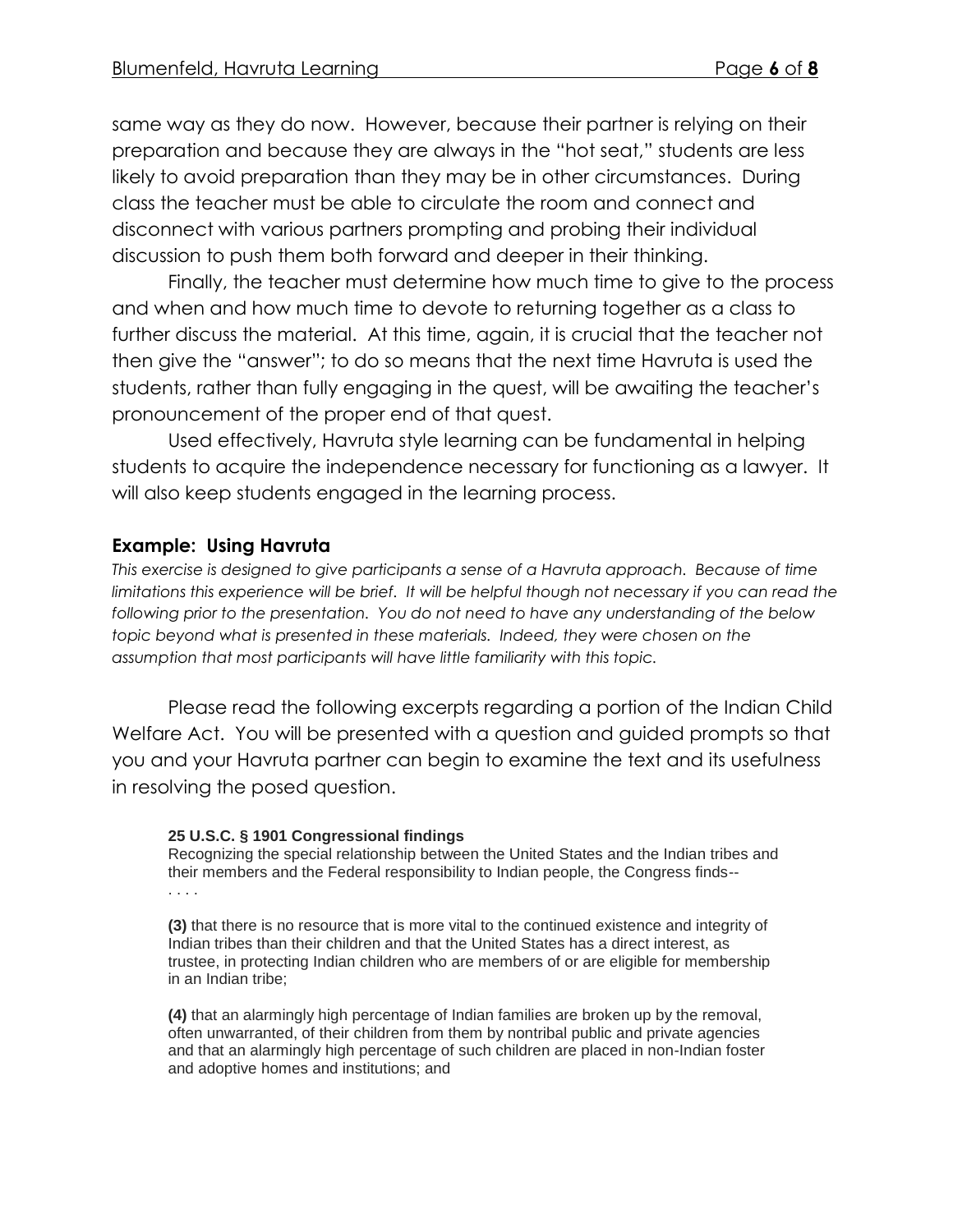**(5)** that the States, exercising their recognized jurisdiction over Indian child custody proceedings through administrative and judicial bodies, have often failed to recognize the essential tribal relations of Indian people and the cultural and social standards prevailing in Indian communities and families.

#### **25 U.S.C. § 1902. Congressional declaration of policy**

The Congress hereby declares that it is the policy of this Nation to protect the best interests of Indian children and to promote the stability and security of Indian tribes and families by the establishment of minimum Federal standards for the removal of Indian children from their families and the placement of such children in foster or adoptive homes which will reflect the unique values of Indian culture, and by providing for assistance to Indian tribes in the operation of child and family service programs.

#### **25 U.S.C. § 1911. Indian tribe jurisdiction over Indian child custody proceedings** . . . .

(b) Transfer of proceedings; declination by tribal court

In any State court proceeding for the foster care placement of, or termination of parental rights to, an Indian child not domiciled or residing within the reservation of the Indian child's tribe, the court, in the absence of good cause to the contrary, shall transfer such proceeding to the jurisdiction of the tribe, absent objection by either parent, upon the petition of either parent or the Indian custodian or the Indian child's tribe: *Provided*, That such transfer shall be subject to declination by the tribal court of such tribe.

#### **Bureau of Indian Affairs (BIA) Recommended Guidelines for State Courts-Indian Child Custody Proceedings**

C.3. Determination of Good Cause to the Contrary

- a. Good cause not to transfer the proceeding exists if the Indian child's tribe does not have a tribal court as defined by the Act to which the case can be transferred.
- b. Good cause not to transfer this proceeding may exist if any of the following circumstances exists:
	- i. The proceeding was at an advanced stage when the petition to transfer was received and the petitioner did not file the petition promptly after receiving notice of the hearing.
	- ii. The Indian child is over twelve years of age and objects to the transfer.
	- iii. The evidence necessary to decide the case could not be adequately presented in the tribal court without undue hardship to the parties or the witnesses.
	- iv. The parents of a child over five years of age are not available and the child has had little or no contact with the child's tribe or members of the child's tribe.
- c. Socio-economic conditions and the perceived adequacy of tribal or Bureau of Indian Affairs social services or judicial systems may not be considered in a determination that good cause exists.

In deciding whether there is good cause not to transfer a custody proceeding to tribal court, some states include a consideration of best interests of the child, while some stick specifically to the BIA